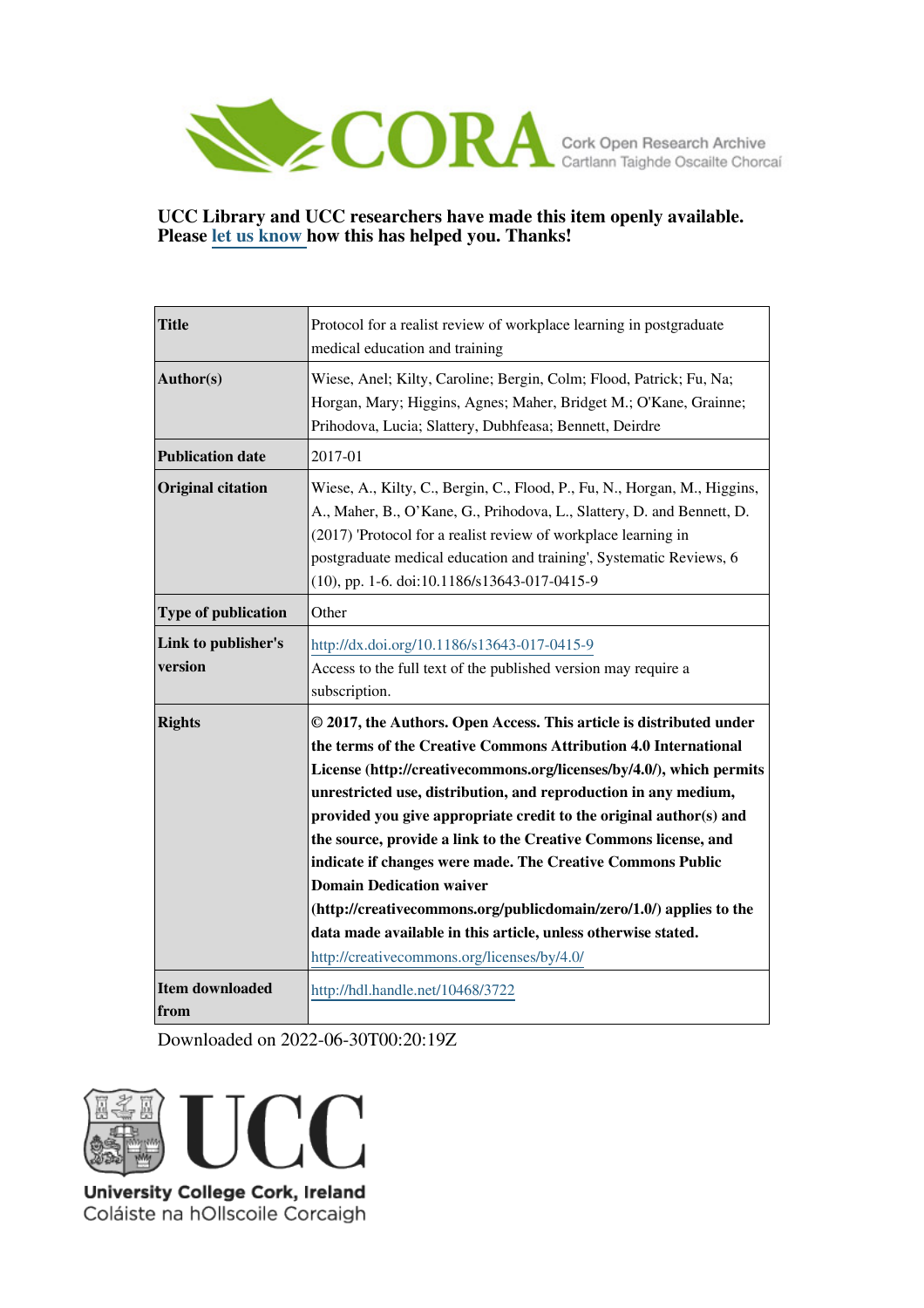# **PROTOCOL CONSUMING THE OPEN ACCESS**



# Protocol for a realist review of workplace learning in postgraduate medical education and training

Anel Wiese<sup>1</sup>, Caroline Kilty<sup>1</sup>, Colm Bergin<sup>2</sup>, Patrick Flood<sup>3</sup>, Na Fu<sup>4</sup>, Mary Horgan<sup>1</sup>, Agnes Higgins<sup>5</sup>, Bridget Maher<sup>1</sup> , Grainne O'Kane<sup>6</sup>, Lucia Prihodova<sup>6</sup>, Dubhfeasa Slattery<sup>7</sup> and Deirdre Bennett<sup>1\*</sup>

# Abstract

**Background:** Postgraduate medical education and training (PGMET) is a complex social process which happens predominantly during the delivery of patient care. The clinical learning environment (CLE), the context for PGMET, shapes the development of the doctors who learn and work within it, ultimately impacting the quality and safety of patient care. Clinical workplaces are complex, dynamic systems in which learning emerges from non-linear interactions within a network of related factors and activities. Those tasked with the design and delivery of postgraduate medical education and training need to understand the relationship between the processes of medical workplace learning and these contextual elements in order to optimise conditions for learning. We propose to conduct a realist synthesis of the literature to address the overarching questions; how, why and in what circumstances do doctors learn in clinical environments? This review is part of a funded projected with the overall aim of producing guidelines and recommendations for the design of high quality clinical learning environments for postgraduate medical education and training.

Methods: We have chosen realist synthesis as a methodology because of its suitability for researching complexity and producing answers useful to policymakers and practitioners. This realist synthesis will follow the steps and procedures outlined by Wong et al. in the RAMESES Publication Standards for Realist Synthesis and the Realist Synthesis RAMESES Training Materials. The core research team is a multi-disciplinary group of researchers, clinicians and health professions educators. The wider research group includes experts in organisational behaviour and human resources management as well as the key stakeholders; doctors in training, patient representatives and providers of PGMET.

**Discussion:** This study will draw from the published literature and programme, and substantive, theories of workplace learning, to describe context, mechanism and outcome configurations for PGMET. This information will be useful to policymakers and practitioners in PGMET, who will be able to apply our findings within their own contexts. Improving the quality of clinical learning environments can improve the performance, humanism and wellbeing of learners and improve the quality and safety of patient care.

Systematic review registration: The review is not registered with the PROSPERO International Prospective Register of Systematic Reviews as the review objectives relate solely to education outcomes.

Keywords: Realist review, Realist synthesis, Postgraduate medical education, Graduate medical education, Workplace learning, Clinical learning environment

\* Correspondence: [d.bennett@ucc.ie](mailto:d.bennett@ucc.ie) <sup>1</sup>

Full list of author information is available at the end of the article



© The Author(s). 2017 **Open Access** This article is distributed under the terms of the Creative Commons Attribution 4.0 International License [\(http://creativecommons.org/licenses/by/4.0/](http://creativecommons.org/licenses/by/4.0/)), which permits unrestricted use, distribution, and reproduction in any medium, provided you give appropriate credit to the original author(s) and the source, provide a link to the Creative Commons license, and indicate if changes were made. The Creative Commons Public Domain Dedication waiver [\(http://creativecommons.org/publicdomain/zero/1.0/](http://creativecommons.org/publicdomain/zero/1.0/)) applies to the data made available in this article, unless otherwise stated.

<sup>&</sup>lt;sup>1</sup>Medical Education Unit, School of Medicine, University College Cork, Cork, Ireland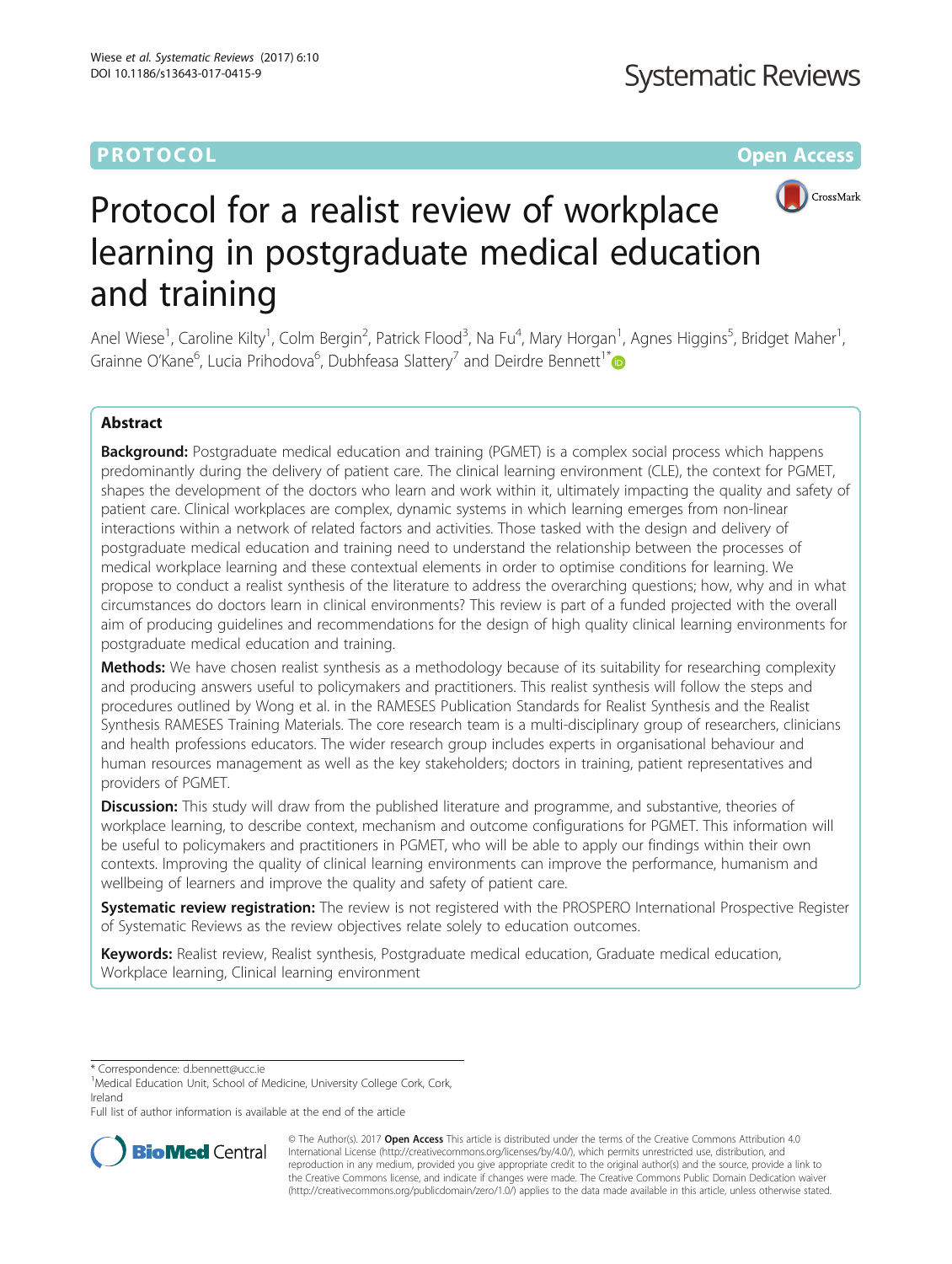# Background

Postgraduate medical education and training (PGMET) is a complex social process which happens predominantly during the delivery of patient care. The social, cultural and material context for PGMET is the clinical learning environment (CLE) [\[1](#page-5-0)] which has been described as 'the foundation of graduate medical education' [[2\]](#page-5-0). There is evidence that learners and learning are shaped by clinical learning environments; their performance [\[3](#page-5-0)–[7\]](#page-5-0), humanism [\[8](#page-5-0), [9\]](#page-5-0) and psychological health [\[10](#page-5-0)–[13\]](#page-5-0) are supported in high quality environments. Supportive clinical learning environments can contribute to better patient care through these direct effects on residents, and their current practice. Empirical research has also shown that the hidden and informal curricula of CLEs shape the future practice of residents [[14, 15\]](#page-5-0). It has also been recognised that environments which lead to good patient outcomes are also positive learning environments [\[16](#page-5-0), [17](#page-5-0)]. These are important drivers to understand how and why doctors' learning is supported in clinical environments.

# Complexity in clinical environments

Health care systems internationally are under strain, facing increasing demands with limited resources [\[18, 19](#page-5-0)]. Although patients have shorter hospital stays, inpatients are sicker and healthcare has become more complex and expensive [\[20\]](#page-5-0). Short staffing and overcrowding are often features of the environments in which doctors learn [[21\]](#page-5-0). Capping of working hours for doctors-intraining, driven by concerns for doctor wellbeing and patient safety, has resulted in a move to shift work and fewer total hours worked, raising concerns about unintended consequences for learning and delivery of care [\[22\]](#page-6-0). Clinical workplaces are complex, dynamic systems in which learning emerges from non-linear interactions within a network of related factors and activities [[23, 24](#page-6-0)]. The key components of CLEs include appropriate opportunities to learn through practice, supervision, assessment and feedback, social support in relationships with consultants, peers, nurses and allied healthcare professionals, working hours and conditions, and resources [\[25, 26](#page-6-0)]. Delivery of patient care, adherence to working hours legislation, focus on patient safety and resource management are activities which may compete with, as well as generate, learning in clinical workplaces. Learning, clinical environment and working conditions are closely intertwined. Working under poor conditions is linked to trainee stress and burnout, which may impact learning, humanism and professional identity formation [\[11](#page-5-0), [27](#page-6-0)]. These factors may impact each other in unanticipated ways with unintended consequences. Those tasked with the design and delivery of postgraduate medical education and training need to understand the relationship between the processes of medical workplace learning and these contextual elements in order to optimise conditions for learning. This review aims to produce a detailed description of these relationships grounded in the literature and workplace learning theory.

# Researching complexity to inform policy and practice

Researching how learning happens in clinical environments and how we can support it requires the use of an approach which recognises the complexity of the environment and of postgraduate training itself. We have been funded by the Health Research Board (Ireland), the Medical Council of Ireland and the Irish Health Service Executive (National Doctors Training and Planning) to conduct a project comprised of three studies triangulating on the ways in which clinical learning environments shape postgraduate trainees' learning. Our funders have not been involved in the development of the protocol. Our overarching aim is to produce guidelines and recommendations for the design of high quality clinical learning environments for postgraduate medical education and training. As part of this project, we propose to conduct a realist synthesis of the literature to explore the overarching questions; how, why and in what circumstances do doctors learn in clinical environments? Realist review will build and refine a theory of postgraduate medical education and training to address these questions.

## Methodology

We have chosen realist synthesis as a methodology because of its suitability for researching complexity and producing answers useful to policymakers and practitioners.

Specific research questions are the following:

- 1. What are the mechanisms by which postgraduate workplace learning results in its intended outcomes?
- 2. What are the important contexts which determine whether the different mechanisms produce their intended outcomes?
- 3. In what circumstances is postgraduate medical workplace learning effective?

Realist review is an interpretative theory-driven narrative summary of the literature describing how, why and in what circumstances complex social interventions work. A complex intervention is one whose outcome is dependent on the interaction between its participants and their context; in this case, doctors in training and the clinical learning environment. Complex interventions 'often have multiple components (which interact in non-linear ways) and outcomes (some intended and some not) and long pathways to the desired outcome(s)'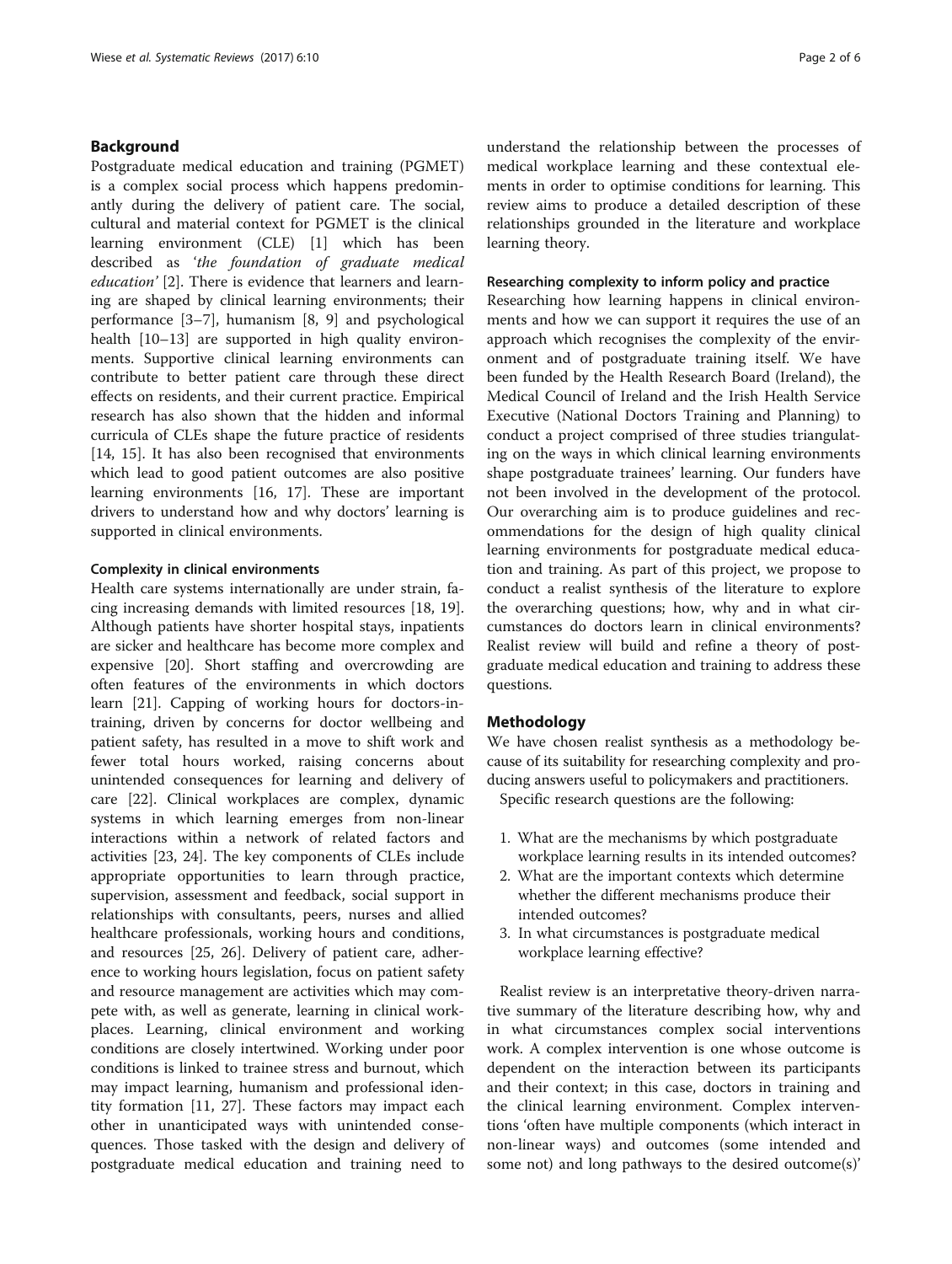[[28\]](#page-6-0). Traditional systematic reviews of such interventions tend to have mixed results and do not explain how or why the intervention worked. They generally try to eliminate the effect of context rather than understand its impact. Realist review addresses these shortcomings by producing rich contextual information which policymakers and practitioners can apply to their own circumstances [\[29\]](#page-6-0).

Realist philosophy holds that outcomes of an intervention are not deterministic or simply linear but are context dependent. Realist synthesis translates the findings of empirical studies into context, mechanism and outcome (CMO) configurations, which state that in a certain context a particular mechanism generates a particular outcome. Social mechanisms refer to the 'underlying entities, processes or (social) structures which operate in particular contexts to generate outcomes of interest' [\[30](#page-6-0)]. An intervention may be comprised of multiple mechanisms both planned and unintentional. Identification of CMO configurations is informed by programme theory, or the underlying assumptions of how the intervention is supposed to work, and relevant middle range theories, in this case, theories of workplace learning. Using theory to identify CMO configurations focuses reviewers on the underlying and transferable aspects of programmes described rather than on their specific minutiae [\[30\]](#page-6-0). Realist review seeks to identify 'demi-regularities' within the complexity of interventions, based on the expectation that although outcomes will vary in different contexts, that there will be some patterning in CMO configurations [\[31\]](#page-6-0). Theory is also generated, tested and refined through this process.

The core research team is a multi-disciplinary group of researchers, clinicians and health professions educators. The wider research group includes the key stakeholders; doctors in training, patient representatives and the Royal College of Physicians of Ireland, the largest postgraduate training body in Ireland, with responsibility for almost half of all postgraduate trainees nationally. The core research team will also undertake training and ongoing consultation with methodological experts during the course of the study.

# Procedures

This realist synthesis will follow the steps and procedures outlined RAMESES Publication Standards for Realist Synthesis [[28\]](#page-6-0) and associated training materials [[30\]](#page-6-0) in an iterative manner. Realist principles will be embedded in all stages of the review process. A PRISMA-P checklist has been completed and is available as an additional file (see Additional file [1\)](#page-5-0).

# Defining the scope of the review

Clinical learning environments in postgraduate medical education and training is a broad topic. Initial rough searches of the literature suggest that there is a substantial published literature in this area. Focussing the review question will be an iterative process consisting of exploration of the literature and relevant programme theories as well as consultation with experts and stakeholders. We envisage that focussing of the review will be guided by the evidence as it is discovered and the need to ensure a manageable volume of literature for synthesis.

We will identify programme and substantive workplace learning theories which will support the identification of the key areas on which to focus and the most relevant literature to consider. There are several theories of learning which can inform our understanding of the processes and outcomes of doctors' workplace learning and how clinical environments might impact these. Communities of practice theory [[32](#page-6-0)] emphasises the importance of participation in practice and connection, recognition and belonging within a community. Cognitive apprenticeship theory [\[33, 34\]](#page-6-0) provides an account of how people learn from each other, through observation, modelling and reflection. The frameworks for workplace learning developed by Billett [\[35\]](#page-6-0) and Teunissen [\[36\]](#page-6-0) may also prove relevant to this review. An initial programme theory for workplace learning in postgraduate medical education and training will be developed and expressed in realist terms. This theory will be refined as the review progresses and becomes more focussed.

Regular meetings will be held with the wider project team to discuss and define the key aspects of the review, to ensure consensus on review focus. Additionally, the scope of the review will be informed by another study into clinical learning environment being undertaken by the group. This is a consensus building study which will use group concept mapping to capture the perspectives of multiple stakeholders such as trainers, trainees, allied health professionals and hospital management on priority areas for improvement within clinical learning environments. The findings of this study will help to direct the focus of the realist synthesis.

# Search strategy

Unlike the search strategy of traditional systematic reviews, searches in realist synthesis do not aim to uncover every published paper addressing the topic, but rather to balance comprehensiveness with theoretical saturation. Searching is iterative and as synthesis and theory refinement occur further searches may be necessary to test the emerging theory. Initially, we will perform an electronic search in the following databases: Academic Search Complete, Australian Education Index, British Education Index, CINAHL, ERIC, MEDLINE, PsycInfo and SocIndex. Search terms will be developed and trialled iteratively, and in discussion within the wider research team and a librarian. Both MeSH (medical subject headings) and free text will be employed to ensure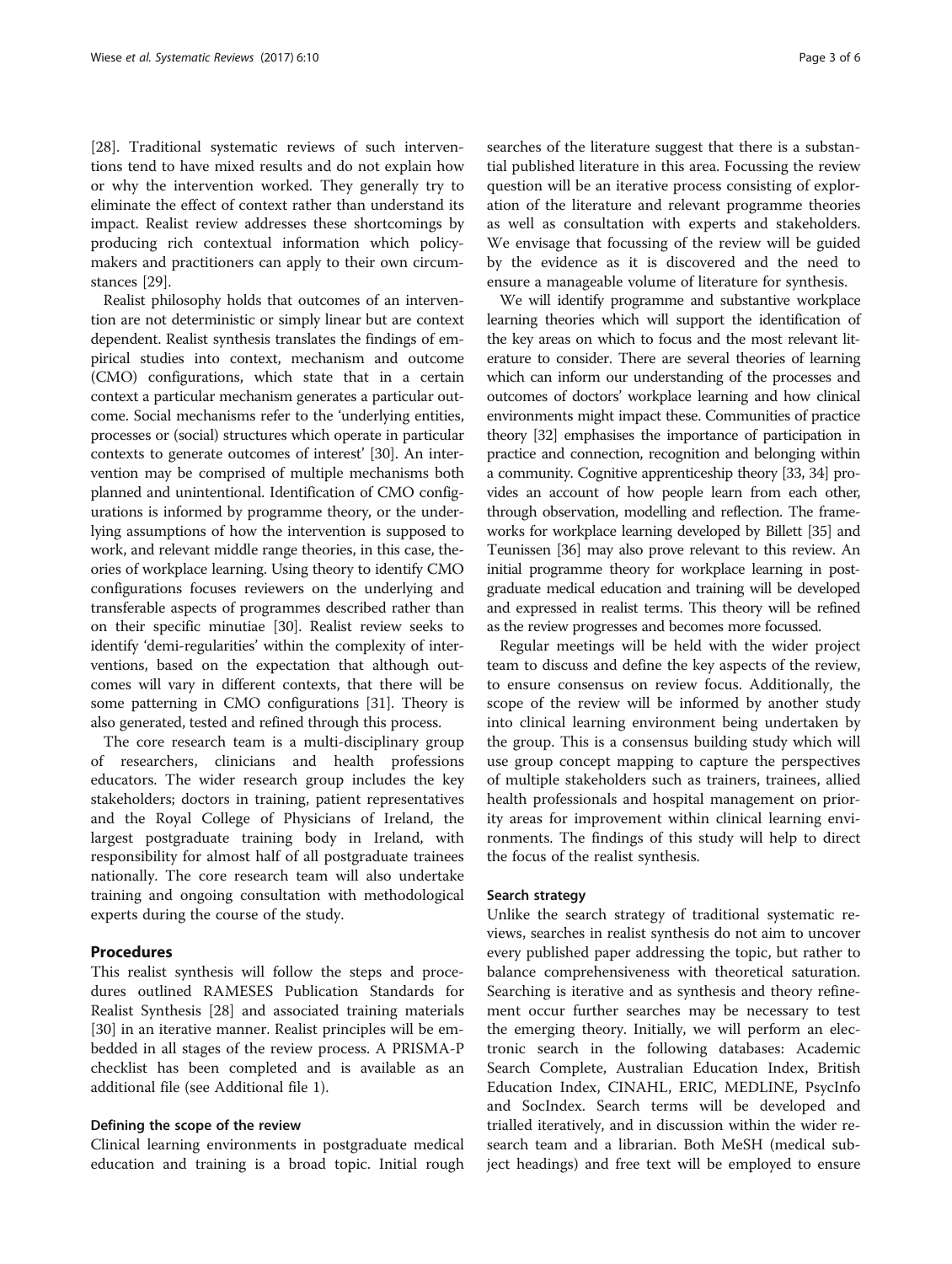breadth and depth of coverage. The search will be adjusted as required in each database. We will supplement searches by reviewing the reference lists of included studies and relevant review articles. We will also search the following journals by hand: Academic Medicine, Advances in Health Sciences, Graduate Medical Journal, Medical Education, Medical Teacher and Postgraduate Medical Journal. We will check the validity of our search by contacting experts in the field of workplace learning to identify the key papers. Additional rounds of searching may be added throughout the review process to further explore particular areas of interest. Searching will cease when sufficient evidence has been found to demonstrate the coherence and plausibility of the refined programme theory.

Our core inclusion criteria will be (1) papers related to postgraduate medical education and training in the clinical setting, (2) quantitative, qualitative and mixedmethod studies, (3) papers published in English and (4) papers published between 1995 and 2016. Exclusion criteria include (1) non-empirical papers including commentaries, letters, editorials and reviews, (2) papers related to undergraduate medical education and (3) research on simulation or other non-clinical interventions.

## Study selection criteria

Titles and abstracts will be imported into EndNote and screened by the core research team using the criteria outlined above. Full texts of articles deemed potentially relevant will be retrieved and evaluated for inclusion in the data extraction stage. Inclusion and exclusion decisions will be based on whether the findings can contribute to theory testing and refinement and whether the methods used to generate findings are credible and trustworthy.

The questions that will guide us selecting papers based on relevance are the following: Does the study relate directly to the clinical learning environment of medical trainees? Is the study rich enough in information on context, mechanism and outcomes? These questions will ensure that the sources identified allow the team to make sense of the subject area, in order to develop, refine and test theories, and to support inferences made about mechanisms. Reasons for exclusion of papers will be thoroughly documented to ensure transparency. Searching will be iterative and will discontinue when sufficient evidence is found that it is reasonable to claim that the programme theory is coherent and plausible.

Quality of the papers selected for data extraction will be assessed, and methodological limitations will be identified and taken into account during the data synthesis phase. Realist synthesis is an interpretative approach to the literature and the RAMESES Realist Synthesis Training Materials do not recommend using a strict checklist approach to quality, as this can lead to exclusion of relevant papers early in the process. Our assessment of quality will involve the use of checklists, for example CASP, as sensitising influences, but will lean towards inclusion of data from relevant studies with some methodological shortcomings.

# Data extraction

In realist review, data extraction may include descriptions and explanations of how and why the programme theory may have worked in particular contexts [[28](#page-6-0)]. We will use two approaches to extract data from selected studies. Firstly, an electronic data extraction sheet will be used in order to record study identification details (authors, title, publication, etc.), geographical area in which the study was conducted, specific population and methodology used. Comments on the rigour and trustworthiness of the study will also be included. Secondly, we will import the selected papers into NVivo and code the results and discussions sections in order to identify context, mechanism, outcome configurations in the findings. Three members of the research team will undertake data extraction, and cross checking will be undertaken to identify any inconsistencies, inaccuracies or oversights. Any discrepancies will be discussed and resolved among the core research team with reference to the wider research team if necessary.

# Data analysis and synthesis

Analysis and synthesis will proceed in NVivo as we identify recurring relationships between contexts, mechanisms and outcomes in the selected papers. This process will be guided by programme and substantive theories. We will look for predictable patterns (demi-regularities) to determine how similar mechanisms act in different contexts to generate outcomes. Emerging findings will be challenged and contrary examples will be sought in the data and in theory. This process will allow information on outcomes that differ in comparable circumstances, for contradictory outcomes to occur in particular contexts, and for judgements of the strength/weaknesses of research methods to be integrated into the synthesis. These findings will feedback into theory refinement. The following conceptual tools will be applied during this phase [[30](#page-6-0)];

- juxtaposing ("for instance, when one study provides the process data to make sense of the outcome pattern noted in another")
- reconciling (identifying differences which explain apparently contradictory sets of findings)
- adjudicating between studies (based on the quality of research);
- consolidating (building 'multi‐faceted explanations of success')
- situating ('this mechanism in context A, that one in context B")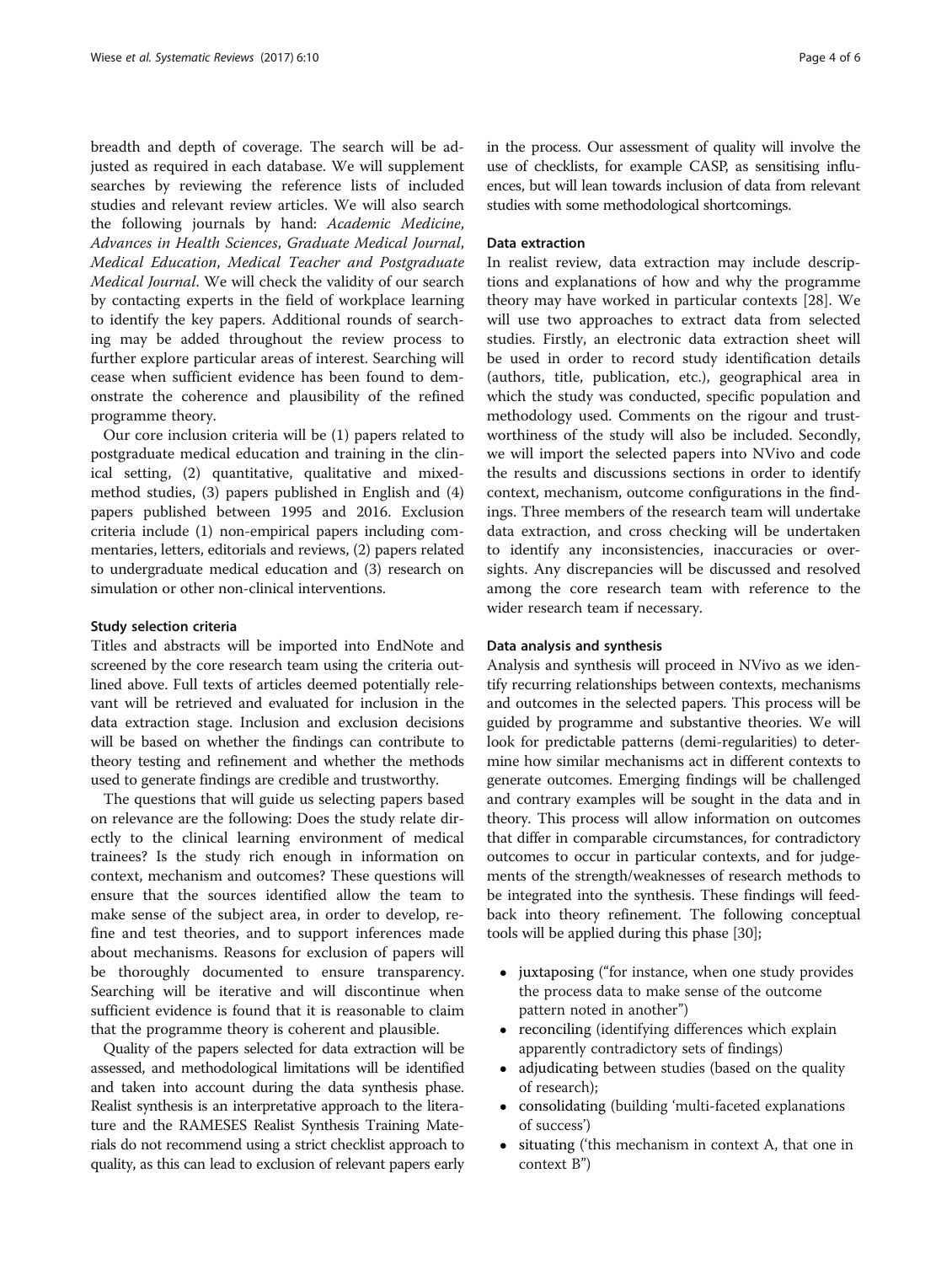<span id="page-5-0"></span>We will adopt an iterative and explanatory approach to synthesis of the data. The findings will be synthesised to be of practical use and will be reported according to the RAMESES reporting standards for realist syntheses [\[28\]](#page-6-0).

# **Discussion**

This study will draw from the published literature and programme and substantive theories of workplace learning, to describe context, mechanism and outcome configurations for PGMET. Realist synthesis methodology is appropriate to explore a complex intervention such as PGMET, which takes place in complex learning environments, in which learning is not the primary activity. By identifying causal mechanisms in PGMET, it may be possible to design clinical learning environments that are effective for learning, and create satisfactory working conditions for doctors in training. The results of this realist synthesis will be useful to policymakers and practitioners in PGMET, who will be able to apply the findings within their own contexts. Improving the quality of clinical learning environments can improve the performance, humanism and wellbeing of learners and ultimately the quality and safety of patient care.

# Additional file

[Additional file 1:](dx.doi.org/10.1186/s13643-017-0415-9) PRISMA-P checklist realist review: this is the completed PRISMA-P checklist for the review protocol. (DOCX 29 kb)

#### Acknowledgements

Not applicable.

#### Funding

This study is funded by the Health Research Board, Ireland, award number MERG-1980; recipient Dr. Deirdre Bennett MB MPH MA PhD. The funder has had no role in the design of this protocol or in the writing of this manuscript.

#### Availability of data and materials

Not applicable.

#### Authors' contributions

DB developed the original idea for this review protocol with CB and MH. AW and CK contributed to the initial design and planning of the review. CB, PF, NF, MH, AH, BM, GO'K, LP and DS contributed to the refinement of the review protocol. AW wrote the first draft of the protocol. CB, PF, NF, MH, AH, BM, GO'K, LP, CK and DS reviewed and edited the drafts of the protocol and DB finalised the document. All authors agree to be accountable for all aspects of this protocol. DB will be the guarantor of the review.

#### Competing interests

The authors declare that they have no competing interests.

#### Consent for publication

Not applicable.

### Ethics approval and consent to participate

Not applicable.

#### Author details

<sup>1</sup>Medical Education Unit, School of Medicine, University College Cork, Cork, Ireland. <sup>2</sup>Trinity College Dublin, Dublin, Ireland. <sup>3</sup>Dublin City University Business School, Dublin, Ireland. <sup>4</sup> Trinity College Dublin Business School,

Received: 1 December 2016 Accepted: 11 January 2017 Published online: 19 January 2017

#### References

- 1. Isba R, Boor K. Creating a learning environment. In: Dornan T, Mann KV, Scherpbier A, Spencer J, editors. Medical education. Theory and practice. London: Churchill Livingstone; 2011. p. 99–114.
- 2. Weiss KB, Bagian JP, Nasca TJ. The clinical learning environment: the foundation of graduate medical education. JAMA. 2013;309:1687–8.
- 3. Daelmans HE, Hoogenboom RJ, Donker AJ, Scherpbier AJ, Stehouwer CD, van der Vleuten CP. Effectiveness of clinical rotations as a learning environment for achieving competences. Med Teach. 2004;26:305–12.
- 4. Dijkstra IS, Pols J, Remmelts P, Rietzschel EF, Cohen-Schotanus J, Brand PLP. How educational innovations and attention to competencies in postgraduate medical education relate to preparedness for practice: the key role of the learning environment. Perspect Med Educ. 2015;4:300–7.
- 5. Tokuda Y, Goto E, Otaki J, Jacobs J, Omata F, Obara H, Shapiro M, Soejima K, Ishida Y, Ohde S, Takahashi O, Fukui T. Undergraduate educational environment, perceived preparedness for postgraduate clinical training, and pass rate on the national medical licensure examination in Japan. BMC Med Educ. 2010;10:35.
- 6. Wiener-Ogilvie S, Bennison J, Smith V. General practice training
- environment and its impact on preparedness. Educ Prim Care. 2014;25:8–17. 7. Wimmers PF, Schmidt HG, Splinter TA. Influence of clerkship experiences on clinical competence. Med Educ. 2006;40:450–8.
- 8. Gracey CF, Haidet P, Branch WT, Weissmann P, Kern DE, Mitchell G, Frankel R, Inui T. Precepting humanism: strategies for fostering the human dimensions of care in ambulatory settings. Acad Med. 2005;80:21–8.
- 9. Moyer CA, Arnold L, Quaintance J, Braddock C, Spickard A, Wilson D, Rominski S, Stern DT. What factors create a humanistic doctor? A nationwide survey of fourth-year medical students. Acad Med. 2010;85:1800–7.
- 10. Benbassat J. Undesirable features of the medical learning environment: a narrative review of the literature. Adv Heal Sci Educ. 2013;18:527–36.
- 11. Dyrbye LN, Thomas MR, Harper W, Massie FS, Power DV, Eacker A, Szydlo DW, Novotny PJ, Sloan JA, Shanafelt TD. The learning environment and medical student burnout: a multicentre study. Med Educ. 2009;43:274–82.
- 12. Tsai J-C, Chen C-S, Sun I-F, Liu K-M, Lai C-S. Clinical learning environment measurement for medical trainees at transitions: relations with socio-cultural factors and mental distress. BMC Med Educ. 2014;14:226.
- 13. van Vendeloo SN, Brand PLP, Verheyen CCPM. Burnout and quality of life among orthopaedic trainees in a modern educational programme: importance of the learning climate. Bone Joint J. 2014;96–B:1133–8.
- 14. Asch DA, Nicholson S, Srinivas S, Herrin J, Epstein AJ. Evaluating obstetrical residency programs using patient outcomes. JAMA. 2009;302:1277–83.
- 15. Chen C, Petterson S, Phillips R, Bazemore A, Mullan F. Spending patterns in region of residency training and subsequent expenditures for care provided by practicing physicians for Medicare beneficiaries. JAMA. 2014;312:2385–93.
- 16. General Medical Council. Promoting excellence: standards for medical education and training. Manchester: GMC; 2015.
- 17. Wong BM, Holmboe ES. Transforming the academic faculty perspective in graduate medical education to better align educational and clinical outcomes. Acad Med. 2016;91:473–479.
- 18. Karanikolos M, Mladovsky P, Cylus J, Thomson S, Basu S, Stuckler D, Mackenbach JP, Mckee M. Health in Europe 7 financial crisis, austerity, and health in Europe. Lancet. 2013;6736:1–9.
- 19. Daniels T, Williams I, Robinson S, Spence K. Tackling disinvestment in health care services: the views of resource allocators in the English NHS. J Health Organ Manag. 2013;27:762–80.
- 20. Rotter T, Kinsman L, El J, Machotta A, Gothe H, Willis J, Snow P, Kugler J. Clinical pathways : effects on professional practice, patient outcomes, length of stay and hospital costs (review). Cochrane Database Syst Rev. 2010. Issue 3. Art No.:CD006632.
- 21. Di Somma S, Paladino L, Vaughan L, Lalle I, Magrini L, Magnanti M. Overcrowding in emergency department: an international issue. Intern Emerg Med. 2015;10:171–5.